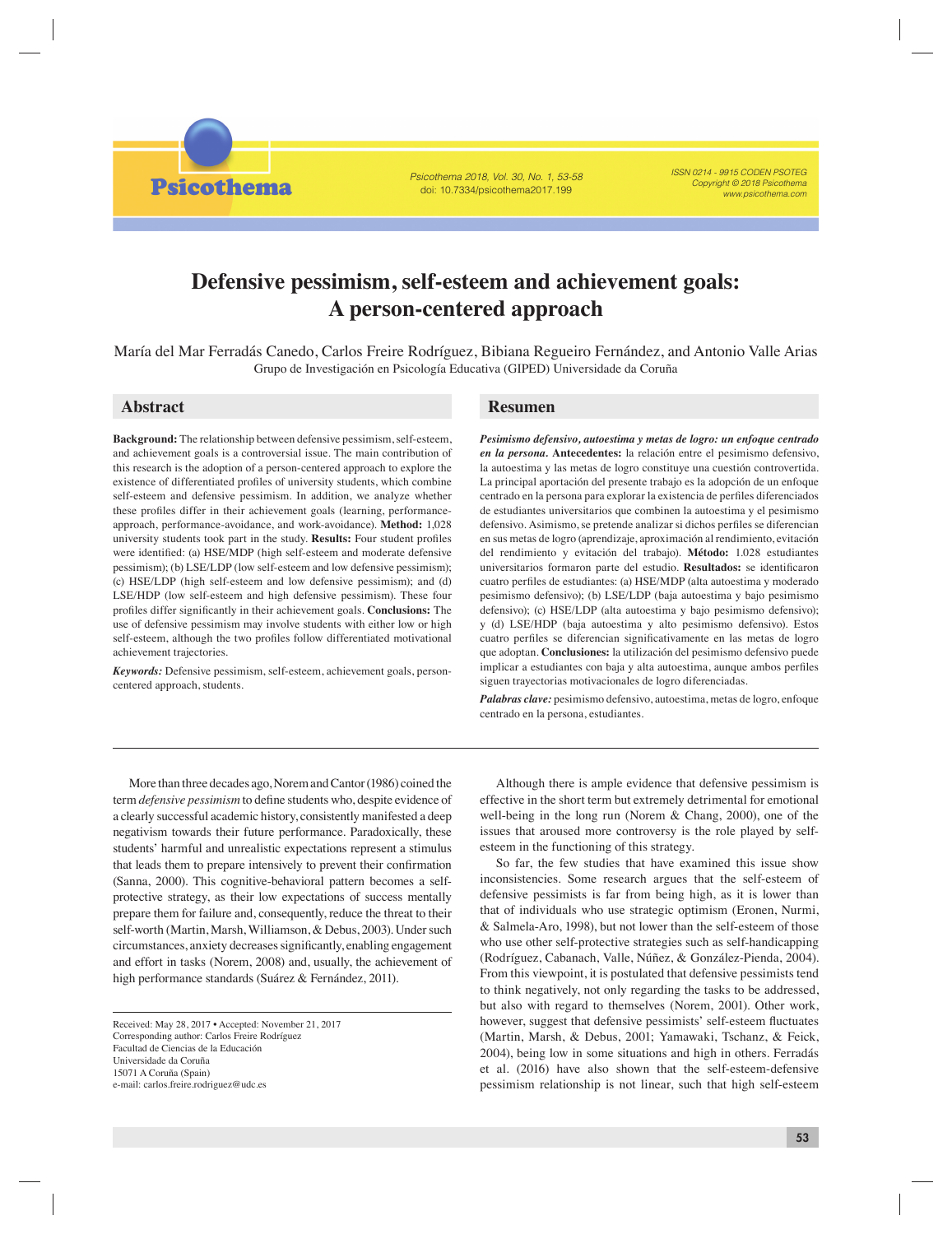would be related to a greater use of defensive pessimism in males, whereas in women, this strategy would be more recurrent when self-esteem is low.

This second position opens the possibility of different profiles of defensive pessimists, such that some of them show high selfesteem and others, low. In fact, Valle, Cabanach, Rodríguez, Núñez, and González-Pienda (2005) suggest the possibility that students with low self-esteem and those who have high self-esteem could both use self-protection strategies. The former, so that a new failure will not erode their already battered self-esteem; on the other hand, students with high self-esteem would need to protect themselves to preserve their high standard of self-esteem.

The previously reviewed studies have analyzed the self-esteemdefensive pessimism relationship by adopting a variable-based approach, which does not determine the possible existence of student profiles that combine these two variables. Under this approach, the present work has as its first aim the adoption of a person-centered approach to identify different profi les that combine defensive pessimism and self-esteem, an unpublished issue to date. Such an approach would provide a more realistic view of students' motivation (Schwinger & Wild, 2012). Drawing on previous research (with a variable-centered approach), we hypothesize the existence of two profiles of defensive pessimistic students: one with low self-esteem and the other with high self-esteem.

To test the validity of the identified profiles, as the second goal, we determine whether the groups found differ in their achievement goals. The few existing precedents essentially link defensive pessimism to performance goals (Elliot & Church, 2003; Rodríguez et al., 2004; Yamawaki et al., 2004). However, while some works (Rodríguez et al., 2004) argue that defensive pessimism is related to the desire to avoid negative social judgments (performance-avoidance goals), others (Elliot & Church, 2003) indicate that in this strategy, there is also an underlying interest to exhibit competition against others (performance-approach goals).

It is also unclear whether defensive pessimism is positively related to the desire to achieve new knowledge (learning goals). In this sense, several studies have shown a low correlation between this type of goals and defensive pessimism (Elliot & Church, 2003; Valle et al., 2007; Yamawaki et al., 2004). However, Martin et al. (2003) through qualitative interviews, observed some interest in learning in defensive pessimistic students, although it seems that it was more frequently used as a means to perform. In a similar vein, Ferradás, Freire, Núñez, Piñeiro, and Rosário (2017) found greater use of defensive pessimism in students who combine learning with the two performance tendencies (approach and avoidance).

Whereas some works (e.g., Gebka, 2014; Phan, 2010) relate selfesteem positively with learning and performance-approach goals and negatively to performance-avoidance goals, we expect that the profile with high defensive pessimism and high self-esteem will use learning and performance goals to a greater extent. On the contrary, we expect that the profile with high defensive pessimism and low selfesteem will show higher levels of performance-avoidance goals.

#### Method

#### *Participants*

Mahalanobis' distance method (Hair, Anderson, Tatham, & Black, 1995), we identified three cases presenting outliers, so they were also eliminated. Thus, the final sample was made up of 1,028 students ( $M_{\text{age}}$  = 21.36, *SD<sub>age</sub>* = 3.81). Of the participants, 86.3% were women. With respect to their qualification,  $69.9\%$  of the participants studied Educational Sciences, and 30.1%, Health Sciences.

#### *Instruments*

#### *Defensive pessimism*

We used in the Spanish version of the Defensive Pessimism Questionnaire (Norem, 2002). The 12-item instrument (e.g., "Considering what can go wrong helps me to prepare") has shown good reliability ( $\alpha = .89$ ). Students' responses were rated on a Likert scale  $(1 = never to 5 = always)$ .

### *Self-esteem*

We used the Spanish adaptation of Martín-Albo, Núñez, Navarro, and Grijalvo (2007) of the Rosenberg Self-esteem Scale (Rosenberg, 1965). The 10-item instrument (e.g., "In general, I'm satisfied with myself") has shown adequate reliability ( $\alpha = .88$ ) in our study. Responses were rated on a Likert scale (1 = *strongly disagree* to 5 = *strongly agree*).

#### *Achievement goals*

Using the Spanish adaptation (Jover, Navas, & Holgado, 2014) of the Goal Orientation Scale (Skaalvik, 1997), we assessed four types of achievement goals: *learning goals* (6 items; e.g., "It is important for me to learn new things in class"), *performanceapproach goals* (5 items; e.g., "I try to get better grades than others"), *performance-avoidance goals* (6 items; e.g., "When I answer incorrectly in class, what worries me most is what my classmates think of me"), and *work-avoidance goals* (4 items; e.g., "In class, I prefer to do as little as possible"). The internal consistency of the factors ranged between α*= .*76 *(*work avoidance*)*  and  $\alpha = .85$  (performance approach). The participants' responses were rated on a Likert scale (1 = *never* to 5 = *always*).

#### *Procedure*

After obtaining permission from the relevant university departments, data were gathered in the classrooms where the students receive their university training, within the academic schedule. The participants were informed about the goals of the study, the voluntary nature of their participation, and the anonymity and confidentiality in the processing of the information obtained. The questionnaires were applied by trained personnel in a single session without time limit. In order to reduce the effect of the order of presentation of the instruments, a full counterbalance was performed. For this purpose, the questionnaires were administered randomly according to six combinations, each of which contained the three scales used in a different position.

#### *Data analysis*

The profiles of defensive pessimism and self-esteem were identified by a two-step cluster analysis (Everitt, Landau, Leese,  $\&$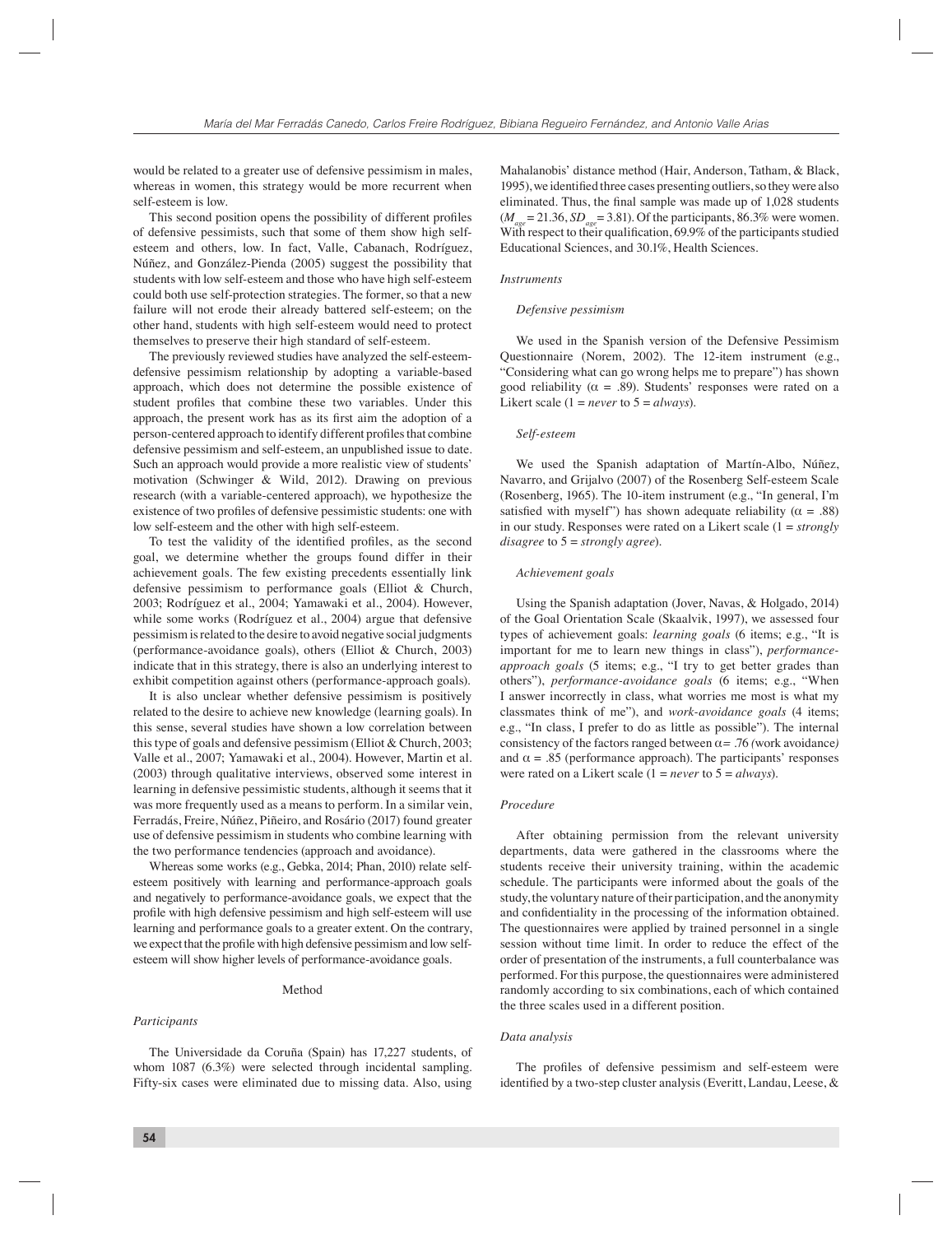Stahl, 2011). In a first phase, hierarchical analysis was performed using the Ward method and the intragroup bonding method. The Ward method uses an  $F$  value to maximize the significance of the differences between clusters, making it the method with the greatest statistical power (Milligan & Hirtle, 2003). To check the stability of the solutions obtained, we performed a second hierarchical analysis, using the intragroup bonding method (Hair & Black, 2002). From the interpretation of the resulting dendrograms of these two methods, and in order to refine the allocation of subjects to each group and obtain the final group solution, in a second phase, we performed a non-hierarchical analysis (*k*-means). Finally, we conducted two separate MANOVAs to examine both the robustness of the identified profiles and the differences between the profiles in terms of achievement goals. We used the Games-Howell tests as post-hoc contrast tests. The magnitude of the effect was determined by Cohen's *d* statistic and partial eta squared. All the analyses were performed with the SPSS 24 statistical software.

#### Results

#### *Preliminary analyses*

Table 1 presents the descriptive statistics and correlations between the variables of the study. The skewness and kurtosis rates indicated that all the variables met the criteria of normality (see Finney & DiStefano, 2006). The correlation matrix also showed that all of the correlations were statistically significant. Bartlett's sphericity test results also indicated that the variables were sufficiently intercorrelated,  $\chi^2(15) = 2203.53$ ,  $p < .001$ .

#### *Identification of the profiles*

The results of hierarchical cluster analysis (Ward's method and intragroup bonding method) showed two dendrograms with a similar structure when three and four groups were considered. Taking this information into account, as well as the change in the cluster coefficient, we decided that the best solution was to divide the sample into four groups. With reference to these four clusters, in a second phase, we performed an iterative procedure

|                  | 1         | $\mathbf{2}$ | 3         | 4         | 5        | 6       |
|------------------|-----------|--------------|-----------|-----------|----------|---------|
| 1. DEF PES       |           |              |           |           |          |         |
| 2. SE            | $-.59***$ |              |           |           |          |         |
| 3. WAG           | $-.49***$ | $.54***$     |           |           |          |         |
| 4.LG             | $.28***$  | $-.12***$    | $-.52***$ |           |          |         |
| 5. PApG          | $.43***$  | $-.46***$    | $-.10***$ | $-.18***$ |          |         |
| 6. PAvG          | $.11***$  | $-.22***$    | $.15***$  | $-37***$  | $.56***$ |         |
| $\boldsymbol{M}$ | 2.35      | 3.41         | 2.70      | 3.24      | 3.30     | 3.24    |
| SD <sub></sub>   | 0.87      | 0.52         | 0.99      | 1.00      | 0.93     | 0.87    |
| <b>Skewness</b>  | 0.83      | $-0.39$      | 0.18      | $-0.45$   | $-0.51$  | $-0.60$ |
| Kurtosis         | $-0.49$   | $-1.41$      | $-1.00$   | $-0.65$   | $-0.71$  | 0.05    |

 $p < .001$ 

of *k*-means. After this analysis, 68 cases (6.61%) were reassigned to other groups, leading to better differentiated and more uniformsized segments.

The solution contained a first group (Cluster 1) of 149 students (14.49%) characterized by high self-esteem and a moderate level of defensive pessimism (HSE/MDP). A second group (Cluster 2) of 147 students (14.3%) with low self-esteem and low defensive pessimism (LSE/LDP). The third profile (Cluster 3), comprising 522 students (50.78%), was characterized by high self-esteem and low defensive pessimism (HSE/LDP). Finally, Cluster 4 was made up of 210 students (20.43%) with low self-esteem and high defensive pessimism (LSE/HDP). Figure 1 shows a graphic representation of these four profiles.

To analyze the robustness of the identified profiles, we performed a MANOVA, using defensive pessimism and selfesteem as dependent variables. The multivariate effect of the cluster was statistically significant,  $\lambda_{\text{Wilks}} = .027$ ,  $F(6, 2046) =$ 1741.43,  $p < .001$ ,  $\eta_p^2 = .836$ . Table 2 shows the means and standard deviations (raw and standardized scores) of the four profiles in the two classification variables, as well as the univariate tests for each variable.

#### *Intergroup differences in Achievement Goals*

Table 3 shows the means and standard deviations of each profile in the four achievement goals, as well as the univariate tests for each goal. Also included are the results of the post hoc contrasts (Games-Howell).

The MANOVA yielded statistically significant differences between the profiles of all four achievement goals,  $\lambda_{\text{Wilks}} = .345$ ,



Figure 1. Graphic representation of the profiles identified in the cluster analysis *Note:* HSE/MDP = high self-esteem/moderate defensive pessimism; LSE/LDP = low self-esteem/low defensive pessimism; HSE/LDP = high self-esteem/low defensive pessimism; LSE/HDP = low self-esteem/high defensive pessimism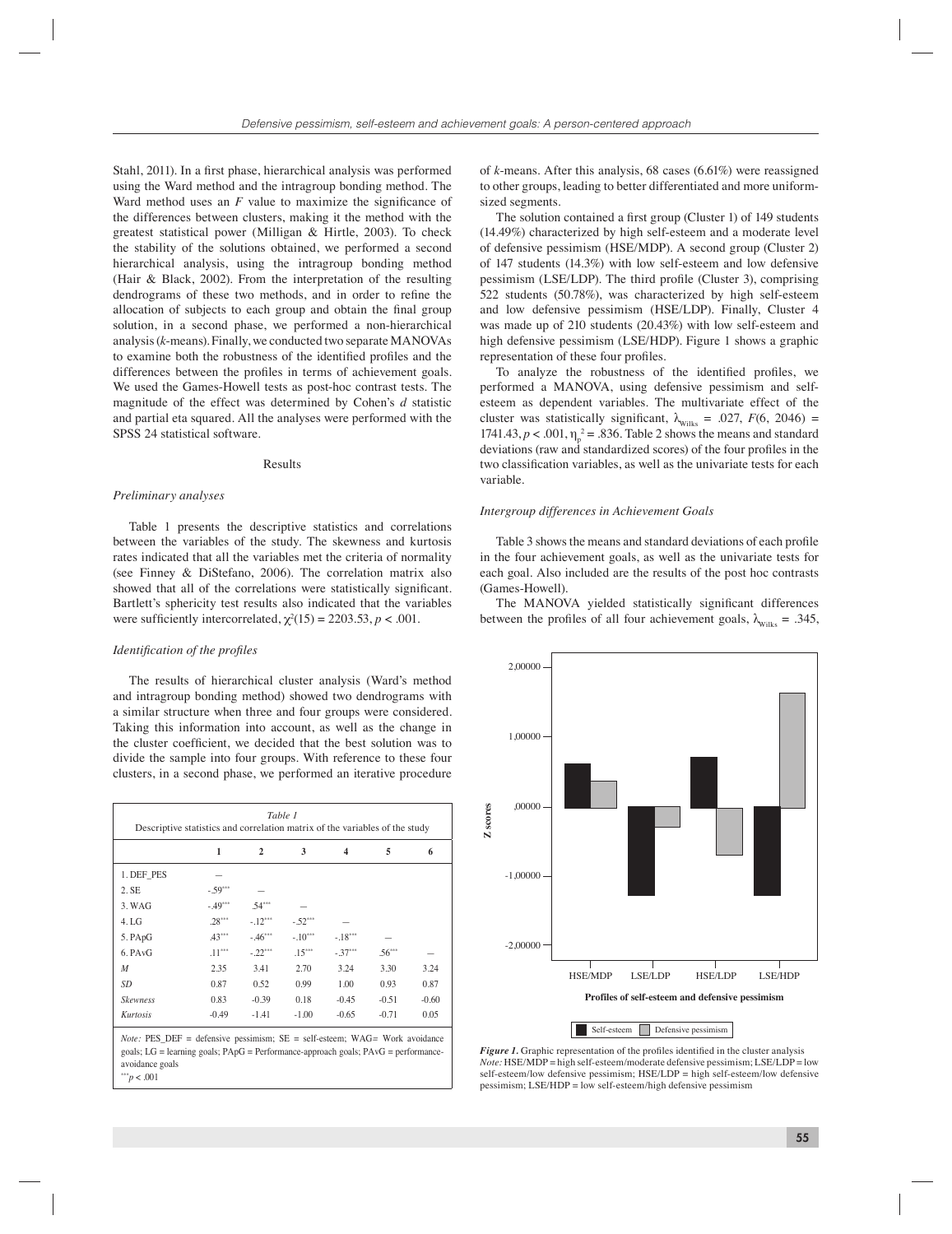$F(12, 2701.60) = 111.42, p < .001, \eta_p^2 = .299$ . The effect size was medium in the case of performance-avoidance goals, and large in the other three goals.

Considering the post-hoc contrasts, in work-avoidance goals, the HSE/LDP group obtained significantly higher scores than the other groups, although the differences were only large compared to LSE/HDP  $(d = 1.74)$ . In fact, the differences between the LSE/HDP group and the HSE/MDP and LSE/LDP groups were also large (*d*  $= 1.41$  and  $d = 1.09$ , respectively). In learning goals, the LSE/HDP group obtained significantly higher scores, with differences with the other groups ranging between  $d = 0.62$  (HSE/MDP) and  $d =$ 1.56 (LSE/LDP). In performance-avoidance goals, the LSE/LDP group obtained significantly higher scores, observing moderate  $(d = 0.51$  with group LSE/HDP) to large differences  $(d = 0.97)$ with group HSE/LDP; and  $d = 1.06$  with group HSE/MDP) with the other groups. As for performance-approach goals, there was a significantly higher score in both groups with low self-esteem (LSE/HDP and LSE/LDP), with large differences with the other two groups (between  $d = 1.23$  and  $d = 1.80$ ).

#### Discussion

The main contribution of this work is the adoption of a personcentered approach to analyze the role of self-esteem in the functioning of defensive pessimism. This approach, unpublished to date, has allowed us to identify two profiles of defensive pessimistic university students: one with low self-esteem and the other, more moderate in the use of the strategy, which showed high self-esteem. We also identified two other profiles of students who do not use defensive pessimism, one with low self-esteem and the other with high self-esteem. These results reinforce those recently obtained by Ferradás et al. (2016), indicating that the need to protect oneself through defensive pessimism may involve students who like themselves and students who do not.

Considering that defensive pessimists generally fit the profile of a "good student" (García, 1995)—efficient use of learning strategies (Suárez, 2014), high levels of self-regulation (Elliot & Church, 2003), good performance (Suárez & Fernández, 2011) it may be surprising that some defensive pessimists have low self-esteem. A possible explanation would be that, among good students, some of them are overly self-critical, and the fear of failing predisposes them to protect themselves through defensive pessimism (Pullman & Allik, 2008). Another plausible argument would incur in the trend of defensive pessimists to think negatively, both about the tasks they must face and about themselves (Norem, 2001). These negative self-appraisals would acquire a strategic value (Martin et al., 2003), helping defensive pessimists to "be on guard" to avoid an unfavorable outcome that would compromise their personal worth.

The fact that, as our findings indicate, some students with high self-esteem use defensive pessimism can also be disconcerting. As opposed to the students who match the high self-esteem and low defensive pessimism profile, these students may value themselves, but these feelings would be characterized by their inconsistency. Therefore, if it is assumed that defensive pessimism is a strategy that is eminently "activated" in ego-threatening situations (Thompson & le Fevre, 1999), these students, who are insecure about their personal worth, would find in defensive pessimism a

| Table 2<br>Descriptive statistics and univariate tests of the four profiles in self-esteem and defensive pessimism |                      |                                       |              |                                      |              |                                       |              |                                       |              |                |                  |
|--------------------------------------------------------------------------------------------------------------------|----------------------|---------------------------------------|--------------|--------------------------------------|--------------|---------------------------------------|--------------|---------------------------------------|--------------|----------------|------------------|
|                                                                                                                    |                      | <b>HSE/MDP</b><br>$n = 149$<br>14.49% |              | <b>LSE/LDP</b><br>$n = 147$<br>14.3% |              | <b>HSE/LDP</b><br>$n = 522$<br>50.78% |              | <b>LSE/HDP</b><br>$n = 210$<br>20.43% |              |                |                  |
|                                                                                                                    |                      | M                                     | <b>SD</b>    | M                                    | <b>SD</b>    | M                                     | <b>SD</b>    | M                                     | <b>SD</b>    | $F_{(3,1024)}$ | $\eta_{\rm p}^2$ |
| Self-esteem                                                                                                        | Raw score<br>Z-score | 3.73<br>0.62                          | 0.20<br>0.39 | 2.75<br>$-1.29$                      | 0.10<br>0.20 | 3.78<br>0.71                          | 0.19<br>0.37 | 2.74<br>$-1.29$                       | 0.11<br>0.21 | $2861.51***$   | .893             |
| Defensive pessimism                                                                                                | Raw score<br>Z-score | 2.69<br>0.39                          | 0.37<br>0.43 | 2.09<br>$-0.30$                      | 0.53<br>0.60 | 1.74<br>$-0.69$                       | 0.27<br>0.31 | 3.78<br>1.64                          | 0.36<br>0.41 | 1746.19***     | .836             |

*Note:* HSE/MDP = high self-esteem/moderate defensive pessimism; LSE/LDP = low self-esteem/low defensive pessimism; HSE/LDP = high self-esteem/low defensive pessimism; LSE/HDP  $=$  low self-esteem/high defensive pessimism.

 $p < .001$ 

| Table 3<br>Descriptive statistics and univariate tests of the four profiles in each achievement goal |                      |           |                      |           |                      |           |                      |           |                |                  |                    |
|------------------------------------------------------------------------------------------------------|----------------------|-----------|----------------------|-----------|----------------------|-----------|----------------------|-----------|----------------|------------------|--------------------|
|                                                                                                      | HSE/MDP <sup>a</sup> |           | LSE/LDP <sup>b</sup> |           | HSE/LDP <sup>c</sup> |           | LSE/HDP <sup>d</sup> |           |                |                  |                    |
|                                                                                                      | M                    | <b>SD</b> | M                    | <b>SD</b> | M                    | <b>SD</b> | M                    | <b>SD</b> | $F_{(3,1024)}$ | $\eta_{\rm b}^2$ | Post hoc( $n.s.$ ) |
| <b>WAG</b>                                                                                           | 2.84                 | 0.72      | 2.57                 | 1.14      | 3.11                 | 0.79      | 1.67                 | 0.71      | 153.80         | $.311***$        | a-b                |
| LG                                                                                                   | 3.29                 | 0.78      | 2.44                 | 1.19      | 3.21                 | 0.84      | 3.86                 | 0.95      | 70.94          | $.172***$        | $a-c$              |
| PApG                                                                                                 | 2.99                 | 0.93      | 3.86                 | 0.67      | 3.06                 | 0.93      | 3.44                 | 0.45      | 45.30          | $.111***$        | $a-c$              |
| PAvG                                                                                                 | 2.81                 | 0.88      | 3.86                 | 0.60      | 2.93                 | 0.87      | 4.17                 | 0.33      | 182.66         | $.349***$        | $a-c$              |

*Note:* HSE/MDP = high self-esteem/moderate defensive pessimism; LSE/LDP = low self-esteem/low defensive pessimism; HSE/LDP = high self-esteem/low defensive pessimism; LSE/HDP = low self-esteem/high defensive pessimism; WAG *=* work avoidance goals; LG = learning goals; PApG = performance-approach goals; PAvG = performance-avoidance goals  $**p < .001$ ; n.s. = nonsignificant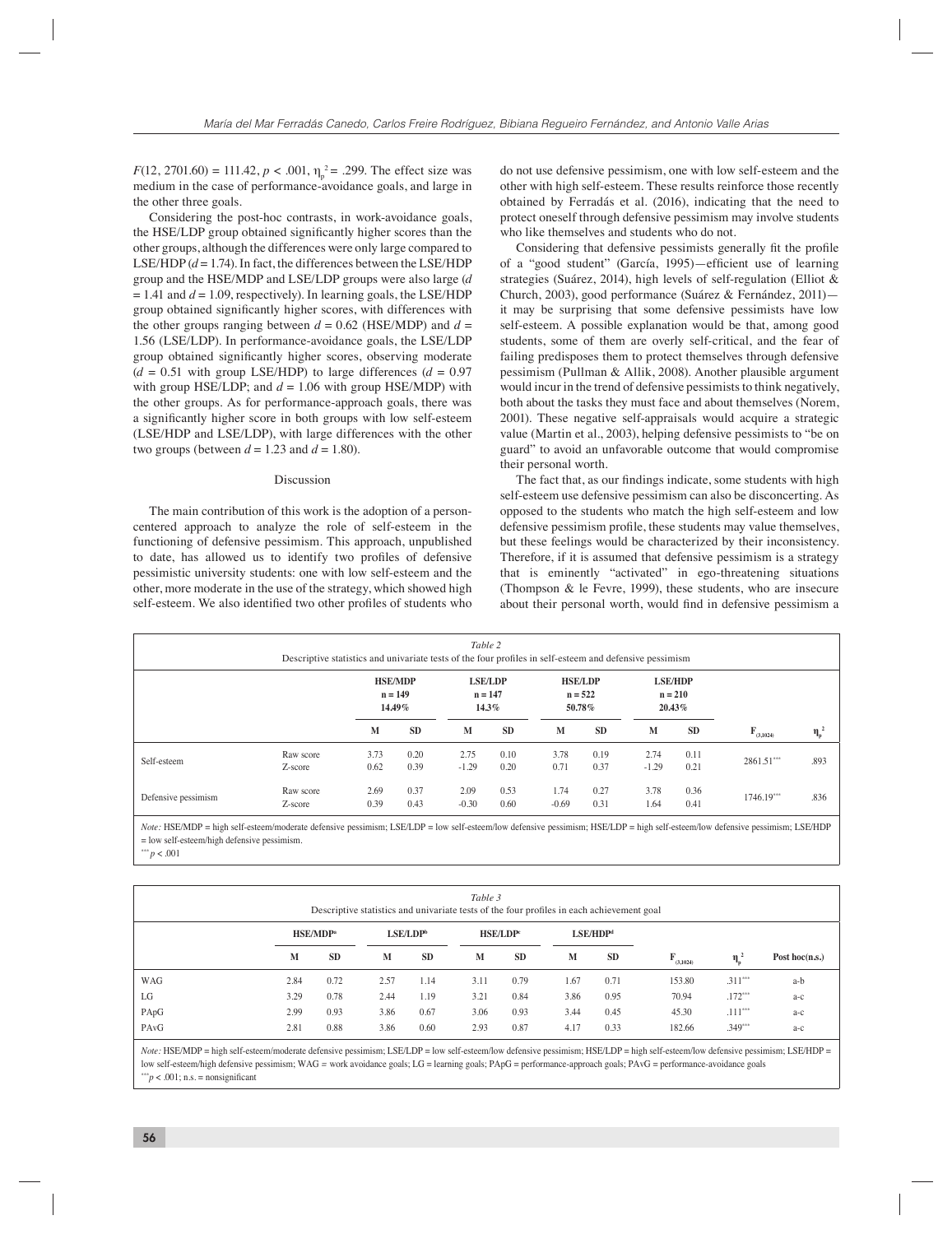strategy to preserve their high, but weak, self-esteem when they feel threatened by a potential failure. This explanation would be consistent with the results that link defensive pessimism with unstable self-esteem (Martin et al., 2001; Yamawaki et al., 2004). However, given that the measurement instrument of self-esteem used in our study does not evaluate its degree of stability, the explanation remains a mere hypotheses that should be confirmed in future work.

In addition, our results indicate that the two profiles of defensive pessimists (HSE/MDP and LSE/HDP) differ partially in their achievement motivations. Thus, in comparison with the remaining identified profiles, the students of the LSE/HDP group show the highest levels of learning and performance-approach goals. On another hand, they also show fairly high levels (only exceeded by the LSE/LDP group) of performance-avoidance goals, as well as the lowest levels (differing broadly from the other groups) of work-avoidance goals. This finding confirms the description in other studies (e.g., Ferradás et al., 2017; Martin & Marsh, 2003) of the defensive pessimist as a student who is cognitively committed to the fear of failure but behaviorally focused on success. In this sense, as suggested by other works (Norem & Cantor, 1986; Suárez, 2014), it seems that, in defensive pessimistic students (in our case, in those with low self-esteem), dedication and effort shape the path to overcome their fears.

Defensive pessimists with high self-esteem seem to develop a different motivational achievement trajectory. These students show moderately high levels of learning goals (although lower than students of the LSE/HDP group), but also a moderately high desire (only exceeded by the HSE/LDP group) to avoid academic work. However, in comparison with the rest of the profiles identified, students of the HSE/MDP group do not seem particularly interested in comparing themselves with their peers (i.e., performance-approach and performance-avoidance goals). According to these results, we are faced with an atypical profile of defensive pessimists with regard to prior research linking this strategy to performance orientation (Elliot & Church, 2003;

Yamawaki et al., 2004). However, given that the two groups with high self-esteem (HSE/MDP and HSE/LDP) developed almost identical achievement motivations, it is possible that the moderate levels of defensive pessimism of the HSE/MDP group are indicative of a very occasional use of this self-protective strategy (only in certain tasks or markedly threatening situations). From this consideration, the scarce use of defensive pessimism would not influence the achievement goals of the students who have this profile. Future work should specifically analyze this assumption.

Altogether, the results of this study contribute substantially to the study of the relationship of defensive pessimism-selfesteem, identifying two profiles of defensive pessimists who are differentiated in their self-esteem. In addition, our findings indicate that these two profiles follow different motivational achievement trajectories. These contributions have important psychoeducational implications. Assuming that the emotions, cognitions, and motivations of the students constitute an integrated whole (Aritzeta et al., 2016), it is necessary to identify the factors that contribute to reducing the high levels of anxiety experienced by the defensive pessimists. Among them are control beliefs (Valle et al., 2015).

The limitations of the study should lead us to carefully consider these contributions. Firstly, the cross-sectional nature of the research carried out does not allow us to establish causal relationships between the variables. This issue must be addressed in future work through more appropriate designs. Secondly, the sampling procedure (incidental) limits the internal and external validity of the results. Therefore, our findings should be confirmed in future studies using more rigorous sampling techniques. Also, the fact of only including students of Educational Sciences and Health Sciences, together with the remarkable preponderance of women in these degrees, hinders the generalizability of the results. As a result, future lines of research could focus on gender differences in the relationship between self-esteem and defensive pessimism profiles and achievement goals. Finally, our study has only considered academic achievement goals. Successive works should also incorporate social motivations.

#### References

- Aritzeta, A., Balluerka, N., Gorostiaga, A., Alonso-Arbiol, I., Haranburu, M., & Gartzia, L. (2016). Classroom emotional intelligence and its relationship with school performance. *European Journal of Education and Psychology, 9*, 1-8. doi:10.1016/j.ejeps.2015.11.001
- Elliot, A. J., & Church, M. (2003). A motivational analysis of defensive pessimism and self-handicapping. *Journal of Personality, 71*(3), 369- 396. doi:10.1111/1467-6494.7103005
- Eronen, S., Nurmi, J., & Salmela-Aro, K. (1998). Optimistic, defensive pessimistic, impulsive, and self-handicapping strategies in university environments. *Learning and Instruction, 8*, 159-177. doi:10.1016/ S0959-4752(97)00015-7
- Everitt, B. S., Landau, S., Leese, M., & Stahl, D. (2011). *Cluster analysis, 5th edition*. New York: Wiley.
- Ferradás, M. M., Freire, C., Núñez, J. C., Piñeiro, I., & Rosário, P. (2017). Motivational profiles in university students. Its relationship with self-handicapping and defensive pessimism strategies. *Learning and Individual Differences, 56*, 128-135. doi:10.1016/j.lindif.2016.10.018
- Ferradás, M. M., Freire, C., Valle, A., Núñez, J. C., Regueiro, B., & Vallejo, G. (2016). The relationship between self-esteem and selfworth protection strategies in university students. *Personality and Individual Differences, 88*, 236-241. doi:10.1016/j.paid.2015.09.029
- Finney, S. J., & DiStefano, C. (2006). Non-normal and categorical data in structural equation modeling. In G. R. Hancock & R. O. Mueller (Eds.), *Structural equation modeling. A second course* (pp. 269-314). Greenwich, CT: Information Age.
- García, T. (1995). The role of motivational strategies in self-regulated learning. In P. R. Pintrich (Ed.), *Understanding self-regulated learning* (pp. 29-42). San Francisco: Jossey-Bass.
- Gębka, B. (2014). Psychological determinants of university students' academic performance: An empirical study. *Journal of Further and Higher Education, 38*(6), 813-837. doi:10.1080/0309877X.2013.765945
- Hair, J. F., Anderson, R., Tatham, R., & Black, W. (1995). *Multivariate*  data analysis (4<sup>th</sup> ed.). Upper Saddle River, NJ: Prentice Hall.
- Hair, J. F., & Black, W. C. (2002). Cluster analysis. In L. G. Grimm & P. R. Yarnold (Eds.), *Reading and understanding more multivariate statistics* (pp. 147-205). Washington, DC: American Psychological Association.
- Jover, I., Navas, L., & Holgado, F. P. (2014). Goal orientations in the students of the Education Faculty of Alicante. *International Journal of Developmental and Educational Psychology*, *1*(2), 575-584.
- Martin, A. J., & Marsh, H. W. (2003). Fear of failure: Friend or foe? *Australian Psychologist, 38*(1), 31-38. doi:10.1080/00050060310001 706997